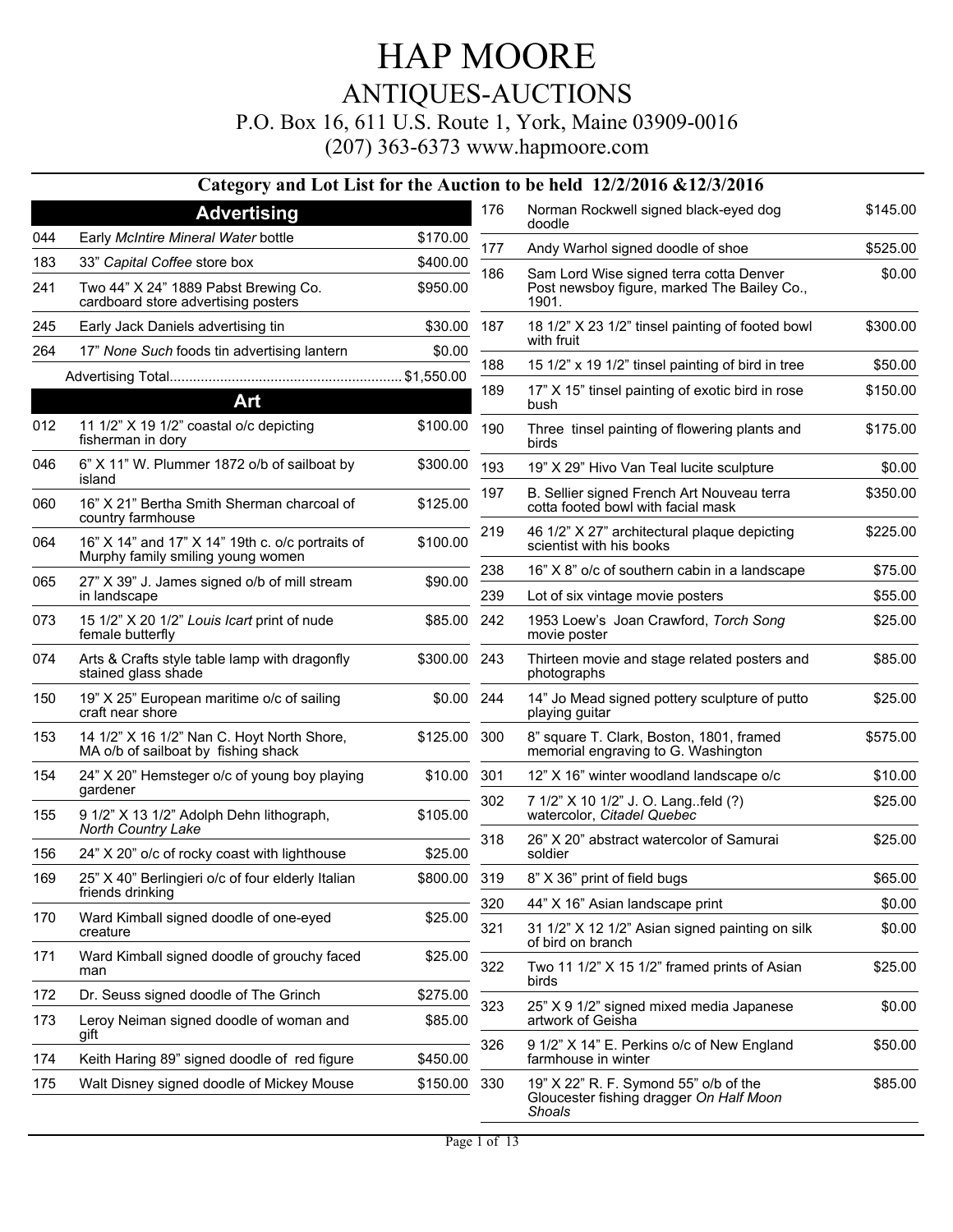## HAP MOORE ANTIQUES-AUCTIONS P.O. Box 16, 611 U.S. Route 1, York, Maine 03909-0016

|     |                                                                               |             |     | Category and Lot List for the Auction to be held 12/2/2016 & 12/3/2016 |          |
|-----|-------------------------------------------------------------------------------|-------------|-----|------------------------------------------------------------------------|----------|
| 331 | 1970 print of 1881 Indoor Tennis in NYC                                       | \$75.00 416 |     | See Book Catalog on our web page                                       | \$5.00   |
| 364 | Eneri Prosperi 54" cast stone sculpture of<br>Asian female figure             | \$150.00    | 417 | See Book Catalog on our web page                                       | \$65.00  |
| 385 | 24" X 36" French market place scene o/c                                       | \$85.00     | 418 | See Book Catalog on our web page                                       | \$5.00   |
|     | indistinctly signed Andre Bonna (?)                                           |             | 419 | See Book Catalog on our web page                                       | \$10.00  |
| 386 | 24" square deep carved seated man angel                                       | \$75.00     | 420 | See Book Catalog on our web page                                       | \$10.00  |
| 387 | 10 1/2" X 7 1/2" Will Simmons aquatint of                                     | \$10.00     | 421 | See Book Catalog on our web page                                       | \$25.00  |
|     | jumping fish                                                                  |             | 422 | See Book Catalog on our web page                                       | \$10.00  |
| 388 | 23" X 171/2" Kathe Kollwitz lithograph of<br>mother and child                 | \$75.00     | 423 | See Book Catalog on our web page                                       | \$10.00  |
| 389 | 10" X 7" Ellsworth Kelly lithograph, Blocks                                   | \$65.00     | 424 | See Book Catalog on our web page                                       | \$30.00  |
| 390 | 12 1/2" X 18 1/2" Marion Curtis Garceau                                       | \$100.00    | 425 | See Book Catalog on our web page                                       | \$25.00  |
|     | watercolor of boatyard                                                        |             | 426 | See Book Catalog on our web page                                       | \$25.00  |
| 391 | 34" X 21" Asian Thangka on canvas                                             | \$100.00    | 427 | See Book Catalog on our web page                                       | \$25.00  |
|     |                                                                               | \$6,955.00  | 428 | See Book Catalog on our web page                                       | \$125.00 |
|     | <b>Books</b>                                                                  |             | 429 | See Book Catalog on our web page                                       | \$215.00 |
| 039 | Book: Washington's Political Legacies 1800                                    | \$170.00    | 430 | See Book Catalog on our web page                                       | \$10.00  |
| 040 | Book: Regulations for the Formations and<br>Movements of Cavalry by Hews 1804 | \$175.00    | 431 | See Book Catalog on our web page                                       | \$10.00  |
| 050 | Lot of early books incl. General Butler in New                                | \$50.00     | 432 | See Book Catalog on our web page                                       | \$5.00   |
|     | Orleans and 1862 Parsons' Officers Who<br>Were in the Battle of Lake Erie     |             | 433 | See Book Catalog on our web page                                       | \$10.00  |
| 306 | Lot of vintage books: House Wildflowers,                                      | \$20.00     | 434 | See Book Catalog on our web page                                       | \$40.00  |
|     | Davie Nest and Eggs of North American                                         |             | 435 | See Book Catalog on our web page                                       | \$15.00  |
|     | Birds, A Winchester 1960 Antiques and                                         |             | 436 | See Book Catalog on our web page                                       | \$10.00  |
| 400 | See Book Catalog on our web page                                              | \$1,000.00  | 437 | See Book Catalog on our web page                                       | \$10.00  |
| 401 | See Book Catalog on our web page                                              | \$55.00     | 438 | See Book Catalog on our web page                                       | \$10.00  |
| 402 | See Book Catalog on our web page                                              | \$25.00     | 439 | See Book Catalog on our web page                                       | \$215.00 |
| 403 | See Book Catalog on our web page                                              | \$75.00     | 457 | Lot of Elbert Hubbard books                                            | \$10.00  |
| 404 | See Book Catalog on our web page                                              | \$10.00     | 458 | Lot of 19th and 20th C children's and other                            | \$65.00  |
| 405 | See Book Catalog on our web page                                              | \$10.00     |     | books                                                                  |          |
| 406 | See Book Catalog on our web page                                              | \$10.00     |     |                                                                        |          |
| 407 | See Book Catalog on our web page                                              | \$25.00     |     | China                                                                  |          |
| 408 | See Book Catalog on our web page                                              | \$45.00     | 019 | Two English transfer and one blue<br>spongeware pitcher                | \$35.00  |
| 409 | See Book Catalog on our web page                                              | \$55.00     | 027 | Eight piece Haynes Tuscan chamber set                                  | \$65.00  |
| 410 | See Book Catalog on our web page                                              | \$20.00     | 038 | Minton covered tureen and four soup bowls                              | \$0.00   |
| 411 | See Book Catalog on our web page                                              | \$15.00     | 056 | 10" octagonal Asian warming dish                                       | \$0.00   |
| 412 | See Book Catalog on our web page                                              | \$10.00     | 059 | Hall's Flintshire deep blue transfer platter                           | \$200.00 |
| 413 | See Book Catalog on our web page                                              | \$60.00     | 080 | Lot of thirty-eight pieces of Franciscan apple                         | \$50.00  |
| 414 | See Book Catalog on our web page                                              | \$10.00     |     | pattern earthenware and goblets                                        |          |
| 415 | See Book Catalog on our web page                                              | \$5.00      | 091 | Lot of misc. china and glassware                                       | \$5.00   |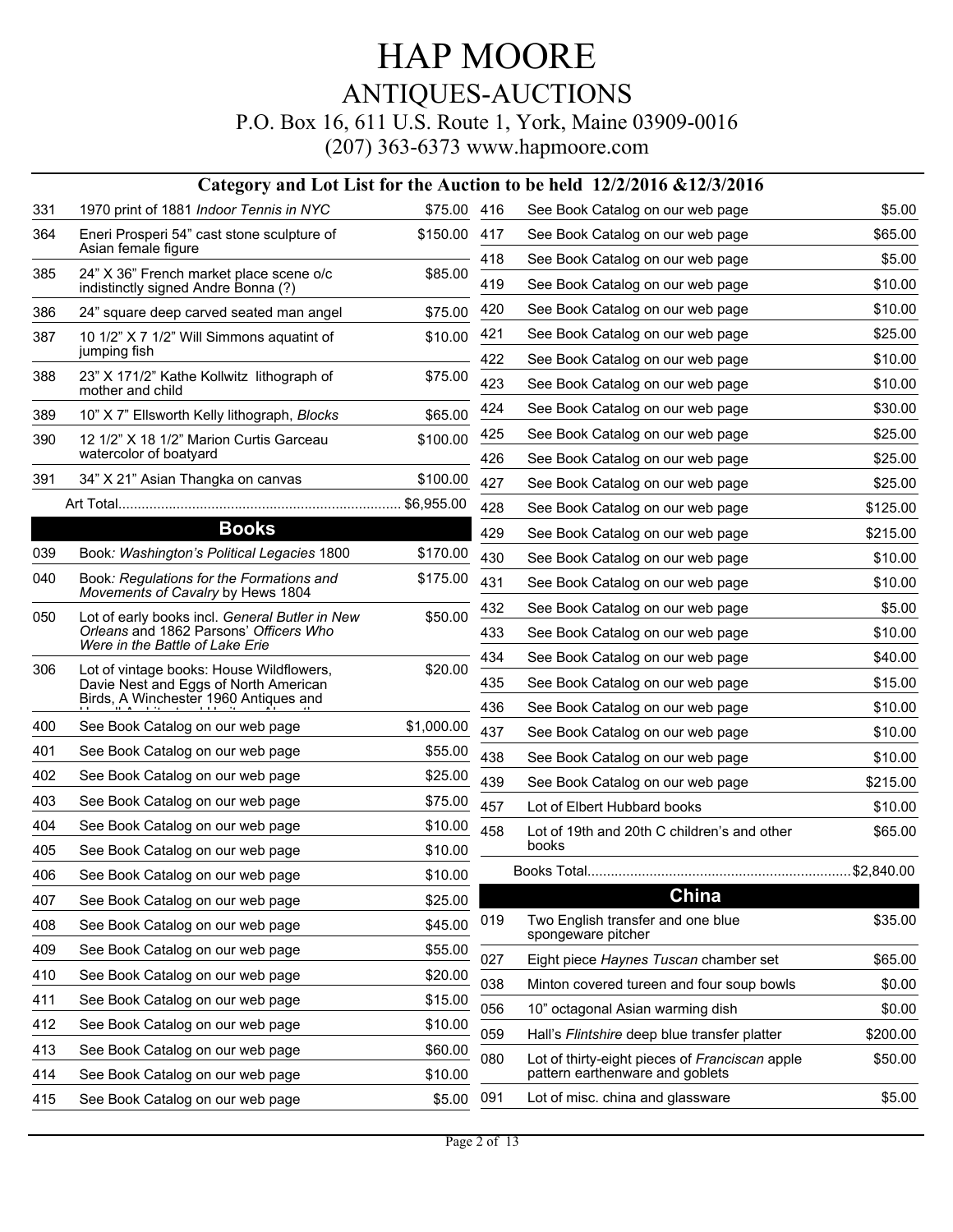P.O. Box 16, 611 U.S. Route 1, York, Maine 03909-0016

|     |                                                                           |            |     | Category and Lot List for the Auction to be held 12/2/2016 & 12/3/2016 |            |
|-----|---------------------------------------------------------------------------|------------|-----|------------------------------------------------------------------------|------------|
| 147 | 12 1/2" Majolica compote on three dolphin<br>base                         | \$0.00 502 |     | See coin and currency catalog                                          | \$375.00   |
| 148 | 14 3/4" blue and white transfer platter                                   | \$300.00   | 503 | See coin and currency catalog                                          | \$140.00   |
|     | depicting Boston State House                                              |            | 504 | See coin and currency catalog                                          | \$800.00   |
| 149 | 27" X 20" hanging platter with blue and white<br>genre decoration         | \$65.00    | 505 | See coin and currency catalog                                          | \$200.00   |
| 161 | Eight piece Royal Bayreuth rose pattern nut                               | \$35.00    | 506 | See coin and currency catalog                                          | \$575.00   |
|     | set                                                                       |            | 507 | See coin and currency catalog                                          | \$425.00   |
| 164 | Eight Royal Doulton and Royal Bayreuth                                    | \$200.00   | 508 | See coin and currency catalog                                          | \$550.00   |
|     | pitchers and china figurines                                              |            | 509 | See coin and currency catalog                                          | \$25.00    |
| 227 | Six blue transfer Billerica, MA commemorative<br>250th Anniversary plates | \$25.00    | 510 | See coin and currency catalog                                          | \$320.00   |
| 228 | Twelve blue transfer 1927 Harvard plates                                  | \$50.00    | 511 | See coin and currency catalog                                          | \$25.00    |
| 231 | Royal Copenhagen individual serving                                       | \$205.00   | 512 | See coin and currency catalog                                          | \$20.00    |
|     | coffee/tea pot                                                            |            | 513 | See coin and currency catalog                                          | \$325.00   |
| 232 | Footed Nippon berry dish and underplate                                   | \$0.00     | 514 | See coin and currency catalog                                          | \$1,350.00 |
| 237 | Four piece purple Wedgwood Jasperware<br>tableware                        | \$285.00   | 515 | See coin and currency catalog                                          | \$130.00   |
| 307 |                                                                           |            | 516 | See coin and currency catalog                                          | \$10.00    |
|     | Royal Bayreuth china and lobster serving<br>bowl                          | \$20.00    | 517 | See coin and currency catalog                                          | \$160.00   |
| 344 | Pair of 17 1/2" bulbous covered Asian jars                                | \$25.00    | 518 | See coin and currency catalog                                          | \$170.00   |
| 345 | Five pieces of early 20th C. Asian china                                  | \$0.00     | 519 | See coin and currency catalog                                          | \$1,100.00 |
| 346 | 14 1/2" Contemporary Asian vase                                           | \$25.00    | 520 | See coin and currency catalog                                          | \$85.00    |
| 347 | 34" crane decorated Japanese vase                                         | \$0.00     | 521 | See coin and currency catalog                                          | \$70.00    |
| 349 | Four Asian vases and covered jar with foo                                 | \$0.00     | 522 | See coin and currency catalog                                          | \$215.00   |
|     | dog                                                                       |            | 523 | See coin and currency catalog                                          | \$100.00   |
| 350 | Three Asian vases and two covered jars                                    | \$0.00     | 524 | See coin and currency catalog                                          | \$40.00    |
| 351 | Lot fo Asian early 20th C china                                           | \$0.00     | 525 | See coin and currency catalog                                          | \$130.00   |
| 352 | Three contemporary Asian bowls, one with<br>underplate                    | \$0.00     | 526 | See coin and currency catalog                                          | \$25.00    |
| 353 | Two 16 1/2" Japanese ceramic human figures                                | \$0.00     | 527 | See coin and currency catalog                                          | \$110.00   |
| 354 | Three Asian covered jars and two vases                                    | \$0.00     | 528 | See coin and currency catalog                                          | \$200.00   |
| 355 | Three 13" - 14" Chinese ceramic human                                     | \$0.00     | 529 | See coin and currency catalog                                          | \$165.00   |
|     | figures                                                                   |            | 530 | See coin and currency catalog                                          | \$125.00   |
| 356 | Six pieces of Asian blue and white<br>hollow-ware                         | \$0.00     | 531 | See coin and currency catalog                                          | \$150.00   |
|     |                                                                           |            | 532 | See coin and currency catalog                                          | \$80.00    |
|     | <b>Clocks</b>                                                             |            | 533 | See coin and currency catalog                                          | \$375.00   |
| 226 | Tiffany & Co. 4" square brass-framed eight                                | \$165.00   | 534 | See coin and currency catalog                                          | \$165.00   |
|     | day desk clock                                                            |            | 535 | See coin and currency catalog                                          | \$10.00    |
|     |                                                                           |            | 536 | See coin and currency catalog                                          | \$400.00   |
|     | <b>Coins &amp; Currency</b>                                               |            | 537 | See coin and currency catalog                                          | \$235.00   |
| 501 | See coin and currency catalog                                             | \$250.00   | 538 | See coin and currency catalog                                          | \$225.00   |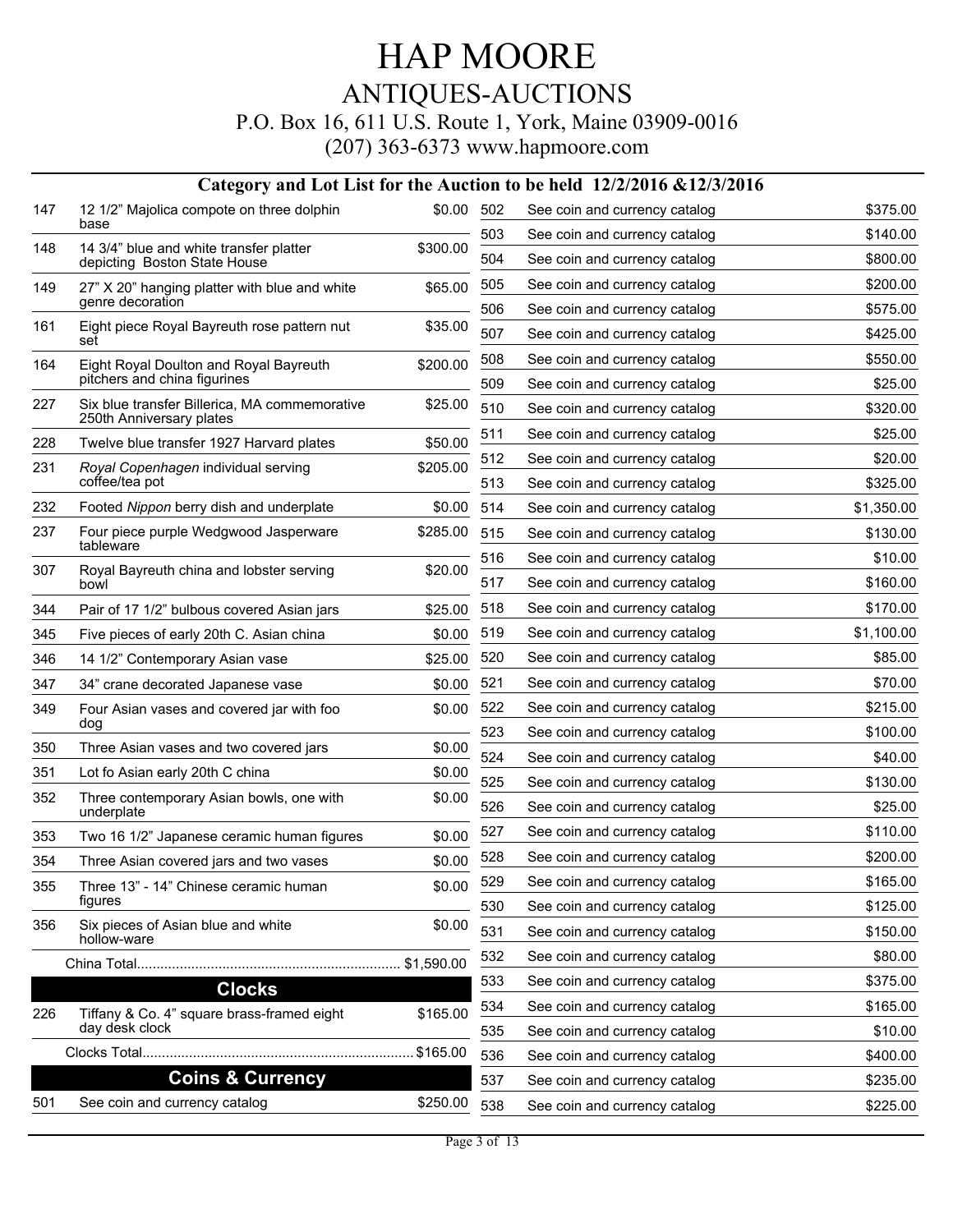#### **Category and Lot List for the Auction to be held 12/2/2016 &12/3/2016**

| 539 | See coin and currency catalog | \$100.00 576 |     | See coin and currency catalog | \$175.00   |
|-----|-------------------------------|--------------|-----|-------------------------------|------------|
| 540 | See coin and currency catalog | \$300.00     | 577 | See coin and currency catalog | \$250.00   |
| 541 | See coin and currency catalog | \$225.00     | 578 | See coin and currency catalog | \$25.00    |
| 542 | See coin and currency catalog | \$225.00     | 579 | See coin and currency catalog | \$175.00   |
| 543 | See coin and currency catalog | \$20.00      | 580 | See coin and currency catalog | \$220.00   |
| 544 | See coin and currency catalog | \$165.00     | 581 | See coin and currency catalog | \$120.00   |
| 545 | See coin and currency catalog | \$5.00       | 582 | See coin and currency catalog | \$60.00    |
| 546 | See coin and currency catalog | \$175.00     | 583 | See coin and currency catalog | \$120.00   |
| 547 | See coin and currency catalog | \$775.00     | 584 | See coin and currency catalog | \$70.00    |
| 548 | See coin and currency catalog | \$10.00      | 585 | See coin and currency catalog | \$20.00    |
| 549 | See coin and currency catalog | \$60.00      | 586 | See coin and currency catalog | \$115.00   |
| 550 | See coin and currency catalog | \$60.00      | 587 | See coin and currency catalog | \$240.00   |
| 551 | See coin and currency catalog | \$175.00     | 588 | See coin and currency catalog | \$140.00   |
| 552 | See coin and currency catalog | \$70.00      | 589 | See coin and currency catalog | \$5.00     |
| 553 | See coin and currency catalog | \$55.00      | 590 | See coin and currency catalog | \$135.00   |
| 554 | See coin and currency catalog | \$15.00      | 591 | See coin and currency catalog | \$130.00   |
| 555 | See coin and currency catalog | \$145.00     | 592 | See coin and currency catalog | \$90.00    |
| 556 | See coin and currency catalog | \$115.00     | 593 | See coin and currency catalog | \$235.00   |
| 557 | See coin and currency catalog | \$105.00     | 594 | See coin and currency catalog | \$275.00   |
| 558 | See coin and currency catalog | \$225.00     | 595 | See coin and currency catalog | \$70.00    |
| 559 | See coin and currency catalog | \$400.00     | 596 | See coin and currency catalog | \$120.00   |
| 560 | See coin and currency catalog | \$300.00     | 597 | See coin and currency catalog | \$180.00   |
| 561 | See coin and currency catalog | \$180.00     | 598 | See coin and currency catalog | \$190.00   |
| 562 | See coin and currency catalog | \$50.00      | 599 | See coin and currency catalog | \$200.00   |
| 563 | See coin and currency catalog | \$575.00     | 600 | See coin and currency catalog | \$180.00   |
| 564 | See coin and currency catalog | \$235.00     | 601 | See coin and currency catalog | \$260.00   |
| 565 | See coin and currency catalog | \$200.00     | 602 | See coin and currency catalog | \$135.00   |
| 566 | See coin and currency catalog | \$1,350.00   | 603 | See coin and currency catalog | \$220.00   |
| 567 | See coin and currency catalog | \$235.00     | 604 | See coin and currency catalog | \$130.00   |
| 568 | See coin and currency catalog | \$575.00     | 605 | See coin and currency catalog | \$45.00    |
| 569 | See coin and currency catalog | \$310.00     | 606 | See coin and currency catalog | \$125.00   |
| 570 | See coin and currency catalog | \$10.00      | 607 | See coin and currency catalog | \$20.00    |
| 571 | See coin and currency catalog | \$95.00      | 608 | See coin and currency catalog | \$2,700.00 |
| 572 | See coin and currency catalog | \$300.00     | 609 | See coin and currency catalog | \$1,975.00 |
| 573 | See coin and currency catalog | \$115.00     | 610 | See coin and currency catalog | \$1,550.00 |
| 574 | See coin and currency catalog | \$975.00     | 611 | See coin and currency catalog | \$900.00   |
| 575 | See coin and currency catalog | \$220.00     | 612 | See coin and currency catalog | \$170.00   |
|     |                               |              |     |                               |            |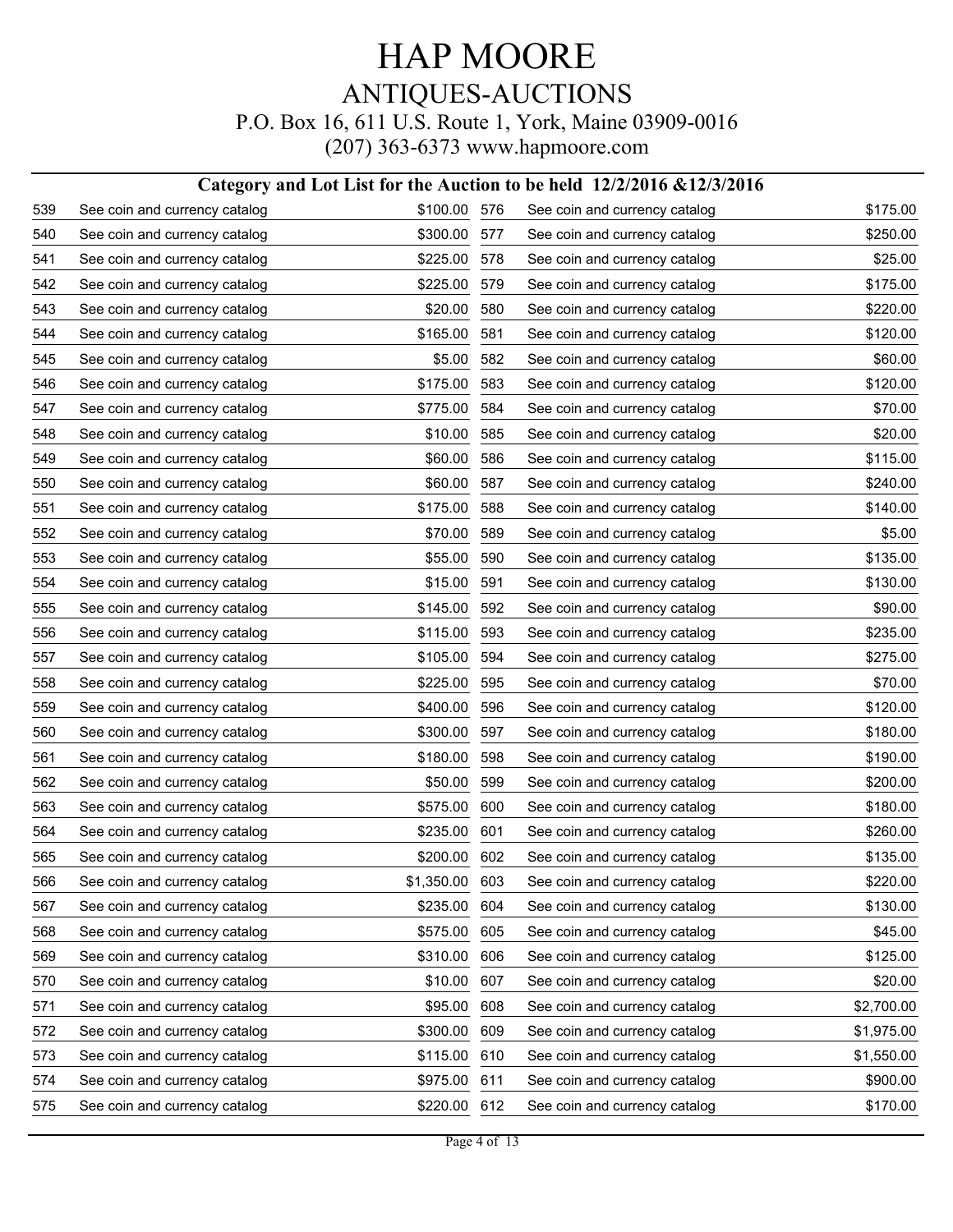#### **Category and Lot List for the Auction to be held 12/2/2016 &12/3/2016**

| 613 | See coin and currency catalog | \$90.00 650  |     | See coin and currency catalog | \$1,400.00 |
|-----|-------------------------------|--------------|-----|-------------------------------|------------|
| 614 | See coin and currency catalog | \$200.00     | 651 | See coin and currency catalog | \$120.00   |
| 615 | See coin and currency catalog | \$250.00     | 652 | See coin and currency catalog | \$130.00   |
| 616 | See coin and currency catalog | \$240.00     | 653 | See coin and currency catalog | \$70.00    |
| 617 | See coin and currency catalog | \$450.00     | 654 | See coin and currency catalog | \$255.00   |
| 618 | See coin and currency catalog | \$45.00      | 655 | See coin and currency catalog | \$275.00   |
| 619 | See coin and currency catalog | \$115.00     | 656 | See coin and currency catalog | \$375.00   |
| 620 | See coin and currency catalog | \$60.00      | 657 | See coin and currency catalog | \$185.00   |
| 621 | See coin and currency catalog | \$690.00     | 658 | See coin and currency catalog | \$1,325.00 |
| 622 | See coin and currency catalog | \$80.00      | 659 | See coin and currency catalog | \$1,700.00 |
| 623 | See coin and currency catalog | \$80.00      | 660 | See coin and currency catalog | \$625.00   |
| 624 | See coin and currency catalog | \$475.00     | 661 | See coin and currency catalog | \$375.00   |
| 625 | See coin and currency catalog | \$750.00     | 662 | See coin and currency catalog | \$425.00   |
| 626 | See coin and currency catalog | \$1,150.00   | 663 | See coin and currency catalog | \$100.00   |
| 627 | See coin and currency catalog | \$170.00     | 664 | See coin and currency catalog | \$80.00    |
| 628 | See coin and currency catalog | \$380.00     | 665 | See coin and currency catalog | \$175.00   |
| 629 | See coin and currency catalog | \$525.00     | 666 | See coin and currency catalog | \$15.00    |
| 630 | See coin and currency catalog | \$130.00     | 667 | See coin and currency catalog | \$525.00   |
| 631 | See coin and currency catalog | \$45.00      | 668 | See coin and currency catalog | \$325.00   |
| 632 | See coin and currency catalog | \$950.00     | 669 | See coin and currency catalog | \$90.00    |
| 633 | See coin and currency catalog | \$110.00     | 670 | See coin and currency catalog | \$1,950.00 |
| 634 | See coin and currency catalog | \$320.00     | 671 | See coin and currency catalog | \$1,150.00 |
| 635 | See coin and currency catalog | \$120.00     | 672 | See coin and currency catalog | \$825.00   |
| 636 | See coin and currency catalog | \$15.00      | 673 | See coin and currency catalog | \$275.00   |
| 637 | See coin and currency catalog | \$155.00     | 674 | See coin and currency catalog | \$65.00    |
| 638 | See coin and currency catalog | \$350.00     | 675 | See coin and currency catalog | \$20.00    |
| 639 | See coin and currency catalog | \$1,750.00   | 676 | See coin and currency catalog | \$20.00    |
| 640 | See coin and currency catalog | \$100.00 677 |     | See coin and currency catalog | \$55.00    |
| 641 | See coin and currency catalog | \$450.00     | 678 | See coin and currency catalog | \$80.00    |
| 642 | See coin and currency catalog | \$150.00     | 679 | See coin and currency catalog | \$80.00    |
| 643 | See coin and currency catalog | \$450.00     | 680 | See coin and currency catalog | \$120.00   |
| 644 | See coin and currency catalog | \$2,000.00   | 681 | See coin and currency catalog | \$150.00   |
| 645 | See coin and currency catalog | \$135.00     | 682 | See coin and currency catalog | \$90.00    |
| 646 | See coin and currency catalog | \$235.00     | 683 | See coin and currency catalog | \$25.00    |
| 647 | See coin and currency catalog | \$250.00     | 684 | See coin and currency catalog | \$20.00    |
| 648 | See coin and currency catalog | \$400.00     | 685 | See coin and currency catalog | \$15.00    |
| 649 | See coin and currency catalog | \$200.00     | 686 | See coin and currency catalog | \$20.00    |
|     |                               |              |     |                               |            |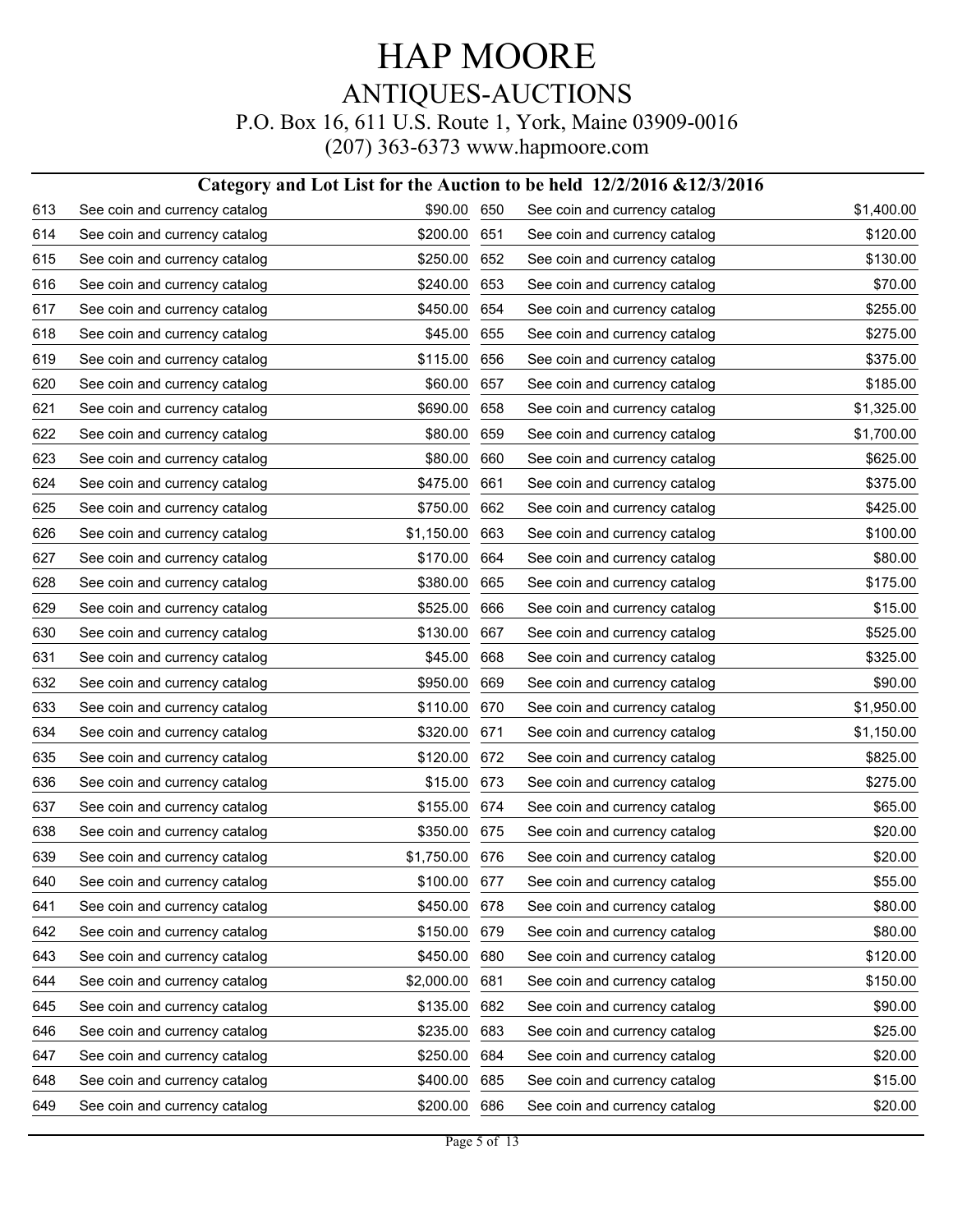|     |                                                            |              |     | Category and Lot List for the Auction to be held 12/2/2016 & 12/3/2016                              |          |
|-----|------------------------------------------------------------|--------------|-----|-----------------------------------------------------------------------------------------------------|----------|
| 687 | See coin and currency catalog                              | \$305.00 284 |     | 11" Keith Mueller wood duck hen decoy                                                               | \$10.00  |
| 688 | See coin and currency catalog                              | \$120.00     | 285 | 13" L. C. Appleton gadwall drake decoy with                                                         | \$35.00  |
| 689 | See coin and currency catalog                              | \$10.00      |     | carved tail feathers                                                                                |          |
| 690 | See coin and currency catalog                              | \$170.00     | 286 | 11" Boyd Collection wood duck drake decoy                                                           | \$10.00  |
| 691 | See coin and currency catalog                              | \$145.00     | 287 | 10 1/2" canvasback turned head decoy                                                                | \$115.00 |
| 692 | See coin and currency catalog                              | \$105.00     | 288 | 18 1/2" black working duck decoy                                                                    | \$30.00  |
| 693 | See coin and currency catalog                              | \$70.00      | 289 | 31" K. Kautz decoy in feeding position                                                              | \$205.00 |
| 694 | See coin and currency catalog                              | \$20.00      | 290 | Truetone duck call                                                                                  | \$10.00  |
| 695 | See coin and currency catalog                              | \$825.00     | 291 | Keith Mueller snipe shorebird and another                                                           | \$35.00  |
| 696 | See coin and currency catalog                              | \$20.00      | 292 | Clem Wilding, Berger MO carved miniature<br>song sparrow                                            | \$55.00  |
| 697 | See coin and currency catalog                              | \$25.00      | 293 | Clem Wilding, Berger MO carved miniature                                                            | \$35.00  |
| 698 | See coin and currency catalog                              | \$25.00      |     | white -breasted nuthatch                                                                            |          |
| 728 | See coin and currency catalog                              | \$50.00      | 294 | Clem Wilding, Berger MO, black-capped<br>chickadee carved miniature                                 | \$35.00  |
| 729 | See coin and currency catalog                              | \$325.00     | 295 | Clem Wilding, Berger MO, carved downy                                                               | \$73.00  |
| 730 | See coin and currency catalog                              | \$60.00      |     | woodpecker miniature                                                                                |          |
| 731 | See coin and currency catalog                              | \$70.00      | 296 | Richard Morgan carved shore bird                                                                    | \$25.00  |
| 732 | See coin and currency catalog                              | \$35.00      | 297 | Carved shore bird                                                                                   | \$65.00  |
| 733 | See coin and currency catalog                              | \$50.00      | 298 | Carved shore bird                                                                                   | \$65.00  |
| 734 | See coin and currency catalog                              | \$45.00      | 299 | Two primitive flattie shore birds and hollow tin<br>shore bird                                      | \$75.00  |
|     |                                                            |              |     |                                                                                                     |          |
|     | <b>Decoys</b>                                              |              |     | <b>Dolls</b>                                                                                        |          |
| 270 | 20" Maine eider decoy with carved beak                     | \$550.00     | 168 | Simon & Halbig and another bisque head doll                                                         | \$210.00 |
| 271 | 18" Maine eider decoy with carved beak                     | \$575.00     | 335 | Oak doll's stepback cupboard                                                                        | \$30.00  |
| 272 | Two 16" Mason Factory black duck decoys,<br>one with chip  | \$125.00     |     |                                                                                                     | \$240.00 |
| 273 | Two 16" factory black duck decoys                          | \$55.00      |     | <b>Ephemera</b>                                                                                     |          |
| 274 | 14" Jim Graham, Maryland, canvasback                       | \$250.00     | 047 | 1862 J. Chase map of the State of Maine                                                             | \$135.00 |
|     | decoy                                                      |              | 048 | 1856 J. L. Smith York County, ME map                                                                | \$100.00 |
| 275 | 14" canvasback decoy                                       | \$25.00      | 049 | 1850 C. W. Brewster map of the city of                                                              | \$170.00 |
| 276 | 18" merganser hen Cape Cod decoy                           | \$185.00     |     | Portsmouth, NH                                                                                      |          |
| 277 | 14" working decoy, bluebill decoy and<br>composition decov | \$85.00      | 051 | April 18,1792 Columbian Centinel newspaper<br>re: Continental Congress Laws of the United<br>States | \$0.00   |
| 278 | Two Hopkins, East Granby, CT 16"<br>merganser decoys       | \$65.00      | 052 | Plan of the Lower Floor of the Old South<br>Meeting House, Boston 1730                              | \$0.00   |
| 279 | 13 1/2" turned head Old Squaw decoy                        | \$220.00     | 053 | <b>Planting Plan of the First Congregational</b>                                                    | \$0.00   |
| 280 | 21" spread wing seagull on wood mount                      | \$85.00      |     | Society's Grounds, Kittery ME,                                                                      |          |
| 281 | 14" Richard Morgan perched seagull                         | \$25.00      | 068 | Lot of maps, travel and misc. ephemera                                                              | \$25.00  |
| 282 | 13" (RI) goldeneye decoy                                   | \$35.00      | 069 | Murphy family ledgers and correspondence                                                            | \$55.00  |
| 283 | 22" Canada goose decoy                                     | \$85.00      |     |                                                                                                     |          |
|     |                                                            |              |     |                                                                                                     |          |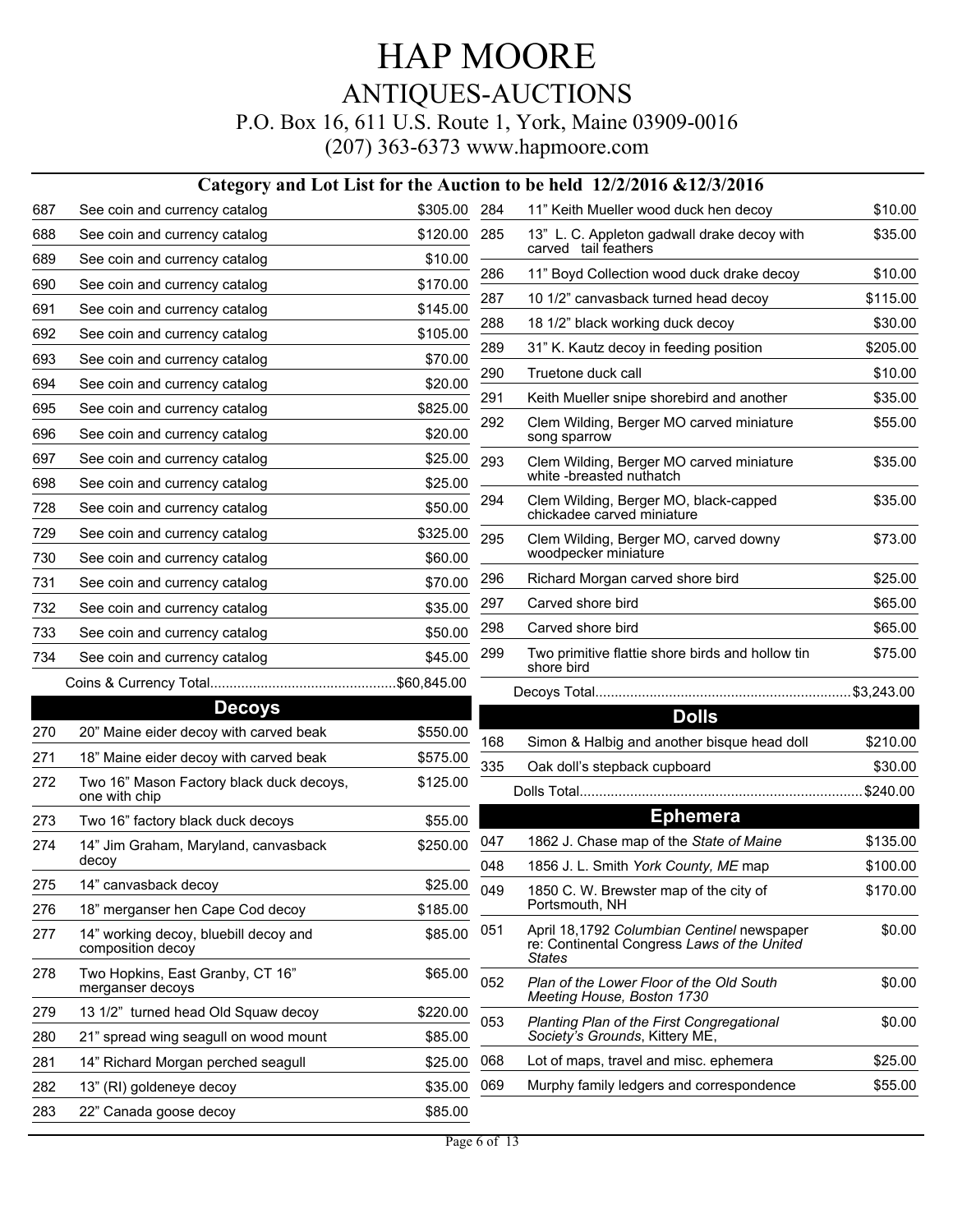P.O. Box 16, 611 U.S. Route 1, York, Maine 03909-0016

| Bound letters from noted designers, etc. to                                                 |                                                                                                                                                                                                                                                                                                                                      |                                                    |                                                                     |                                                                                                                                                                                                                                                                                                                                                       |
|---------------------------------------------------------------------------------------------|--------------------------------------------------------------------------------------------------------------------------------------------------------------------------------------------------------------------------------------------------------------------------------------------------------------------------------------|----------------------------------------------------|---------------------------------------------------------------------|-------------------------------------------------------------------------------------------------------------------------------------------------------------------------------------------------------------------------------------------------------------------------------------------------------------------------------------------------------|
| retiring Sherman Emery, 1952-1983 Editor,                                                   | \$100.00 041                                                                                                                                                                                                                                                                                                                         |                                                    | Bow front four drawer crotch mahogany<br>veneer chest               | \$3,700.00                                                                                                                                                                                                                                                                                                                                            |
| 1938 personalized Walt Disney and Mickey                                                    | \$185.00                                                                                                                                                                                                                                                                                                                             | 066                                                | Early 19th c. Joseph Murphy family hutch<br>table, Lyman ME         | \$1,200.00                                                                                                                                                                                                                                                                                                                                            |
|                                                                                             |                                                                                                                                                                                                                                                                                                                                      | 151                                                | 18th C. English inlaid mahogany lowboy with<br>cross stretcher base | \$250.00                                                                                                                                                                                                                                                                                                                                              |
| poster, Lend the way they Fight                                                             |                                                                                                                                                                                                                                                                                                                                      |                                                    | 18th C. inlaid mahogany lowboy on ball and                          | \$175.00                                                                                                                                                                                                                                                                                                                                              |
| 'em Smiling                                                                                 |                                                                                                                                                                                                                                                                                                                                      |                                                    |                                                                     | \$225.00                                                                                                                                                                                                                                                                                                                                              |
| 30" X 20" Strasser & Voigt lithograph WWI<br>poster Spirit of War Camp Community<br>Service | \$10.00                                                                                                                                                                                                                                                                                                                              | 203                                                | 59" X 21" X 16" sculpted four tier whatnot<br>shelf                 | \$400.00                                                                                                                                                                                                                                                                                                                                              |
| Two 38" X 26" Gerrit A. Beneker 1918 WWI                                                    | \$35.00                                                                                                                                                                                                                                                                                                                              | 204                                                | Chippendale armchair                                                | \$200.00                                                                                                                                                                                                                                                                                                                                              |
| poster Sure We'll Finish the Job                                                            |                                                                                                                                                                                                                                                                                                                                      | 205                                                | 50" 18th C. old black-painted blanket box<br>with cutout ends       | \$325.00                                                                                                                                                                                                                                                                                                                                              |
| WWI bond poster                                                                             |                                                                                                                                                                                                                                                                                                                                      | 206                                                | 19th C. two drawer pine work table with                             | \$300.00                                                                                                                                                                                                                                                                                                                                              |
| Red Cross poster I Summon You                                                               |                                                                                                                                                                                                                                                                                                                                      | 207                                                | 56" X 34" early 19th C. shoe foot pine trestle                      | \$200.00                                                                                                                                                                                                                                                                                                                                              |
| <b>Folks Back Home</b>                                                                      |                                                                                                                                                                                                                                                                                                                                      | 208                                                | 19th C. wing chair on carved feet                                   | \$100.00                                                                                                                                                                                                                                                                                                                                              |
| 37" X 24" Rijksmuseum Rembrandt exhibition<br>poster                                        | \$5.00                                                                                                                                                                                                                                                                                                                               | 209                                                | One drawer bright blue-painted blanket chest                        | \$1,500.00                                                                                                                                                                                                                                                                                                                                            |
| 1913 Alfred Beats wallpaper sample book and<br>child's cutout album                         | \$25.00                                                                                                                                                                                                                                                                                                                              | 210                                                | Maine black and red-grained two drawer<br>blanket chest             | \$300.00                                                                                                                                                                                                                                                                                                                                              |
| Lifetime ephemera lot from Cavanaugh<br>Brothers Motors, Manchester, NH                     | \$10.00                                                                                                                                                                                                                                                                                                                              | 211                                                | One drawer old blue blanket chest with cutout<br>ends               | \$675.00                                                                                                                                                                                                                                                                                                                                              |
| 1909 East Hampton, NY Arts & Crafts guest<br>book                                           | \$45.00                                                                                                                                                                                                                                                                                                                              | 212                                                | 29" X 19" spool table                                               | \$50.00                                                                                                                                                                                                                                                                                                                                               |
|                                                                                             |                                                                                                                                                                                                                                                                                                                                      | 213                                                | Two false over two drawer green blanket<br>chest on bracket base    | \$300.00                                                                                                                                                                                                                                                                                                                                              |
| <b>Furniture</b>                                                                            |                                                                                                                                                                                                                                                                                                                                      | 214                                                | One drawer old brown painted blanket chest                          | \$300.00                                                                                                                                                                                                                                                                                                                                              |
| Set of five birdcage Windsor chairs                                                         | \$225.00                                                                                                                                                                                                                                                                                                                             |                                                    |                                                                     |                                                                                                                                                                                                                                                                                                                                                       |
| Three drawer walnut functioning linen press                                                 | \$150.00                                                                                                                                                                                                                                                                                                                             |                                                    | blanket chest                                                       | \$350.00                                                                                                                                                                                                                                                                                                                                              |
| Tapered leg 19th C. pine schoolmaster's desk                                                | \$65.00                                                                                                                                                                                                                                                                                                                              | 216                                                | Old blue six board blanket box                                      | \$400.00                                                                                                                                                                                                                                                                                                                                              |
| 18th c. pine case of eight storage drawers                                                  | \$65.00                                                                                                                                                                                                                                                                                                                              |                                                    |                                                                     | \$625.00                                                                                                                                                                                                                                                                                                                                              |
| Early 19th C. cobbler's bench                                                               | \$75.00                                                                                                                                                                                                                                                                                                                              | 218                                                | 56" X 39" two glazed door Victorian oak                             | \$325.00                                                                                                                                                                                                                                                                                                                                              |
| Continental paint-decorated shelf                                                           | \$125.00                                                                                                                                                                                                                                                                                                                             |                                                    | bookcase                                                            |                                                                                                                                                                                                                                                                                                                                                       |
| Pair of mid-19th c. ladderback side chairs in                                               | \$125.00                                                                                                                                                                                                                                                                                                                             | 220                                                | Deep-carved 36" storage box w/ ethnic motif                         | \$25.00                                                                                                                                                                                                                                                                                                                                               |
| Graduated six drawer maple tall chest on                                                    | \$800.00                                                                                                                                                                                                                                                                                                                             |                                                    | with wrought iron hardware                                          | \$600.00                                                                                                                                                                                                                                                                                                                                              |
| Victorian easel                                                                             | \$95.00                                                                                                                                                                                                                                                                                                                              |                                                    | drawer cabinet                                                      | \$350.00                                                                                                                                                                                                                                                                                                                                              |
| 18th C. sausage-turned ladder back chair                                                    | \$95.00                                                                                                                                                                                                                                                                                                                              | 223                                                | 61" X 32" early 20th c. leaded glass coffee                         | \$400.00                                                                                                                                                                                                                                                                                                                                              |
| C. 1900 corner chair on ball and claw feet                                                  | \$75.00                                                                                                                                                                                                                                                                                                                              |                                                    |                                                                     |                                                                                                                                                                                                                                                                                                                                                       |
| C. 1800 53" X 28" English Chippendale<br>mirror                                             | \$1,000.00                                                                                                                                                                                                                                                                                                                           |                                                    | base w/ candleholder                                                | \$250.00                                                                                                                                                                                                                                                                                                                                              |
|                                                                                             | Interior Design Magazine, incl. awards and<br>Mouse greeting cartoon card<br>41" X 27" E. M. Ashe signed WWI<br>41" X 27 1/2" M. L. Bracker 1918 poster Keep<br>21" X 14" Frances A. Halsted Miss Liberty<br>27" X 20" Mielziner 1918 Woodrow Wilson<br>30" X 20" Bladridge WWI Liberty Loan poster<br>old red paint<br>bracket base | \$35.00<br>\$20.00<br>\$5.00<br>\$10.00<br>\$10.00 | $\frac{1}{2}$ 152<br>157<br>215<br>217<br>221<br>222<br>224         | claw feet<br>Set of four spindle-back Windsor chairs<br>removable top<br>table<br>on bracket base<br>with shaped skirt<br>One drawer sponge-grained brown tone<br>Six section oak barrister bookcase<br>Initialed 1711 Continental oak storage chest<br>18th C. 38" X 37" X 16" Continental two<br>table<br>50 in. 19th C. bookstand on carved tripod |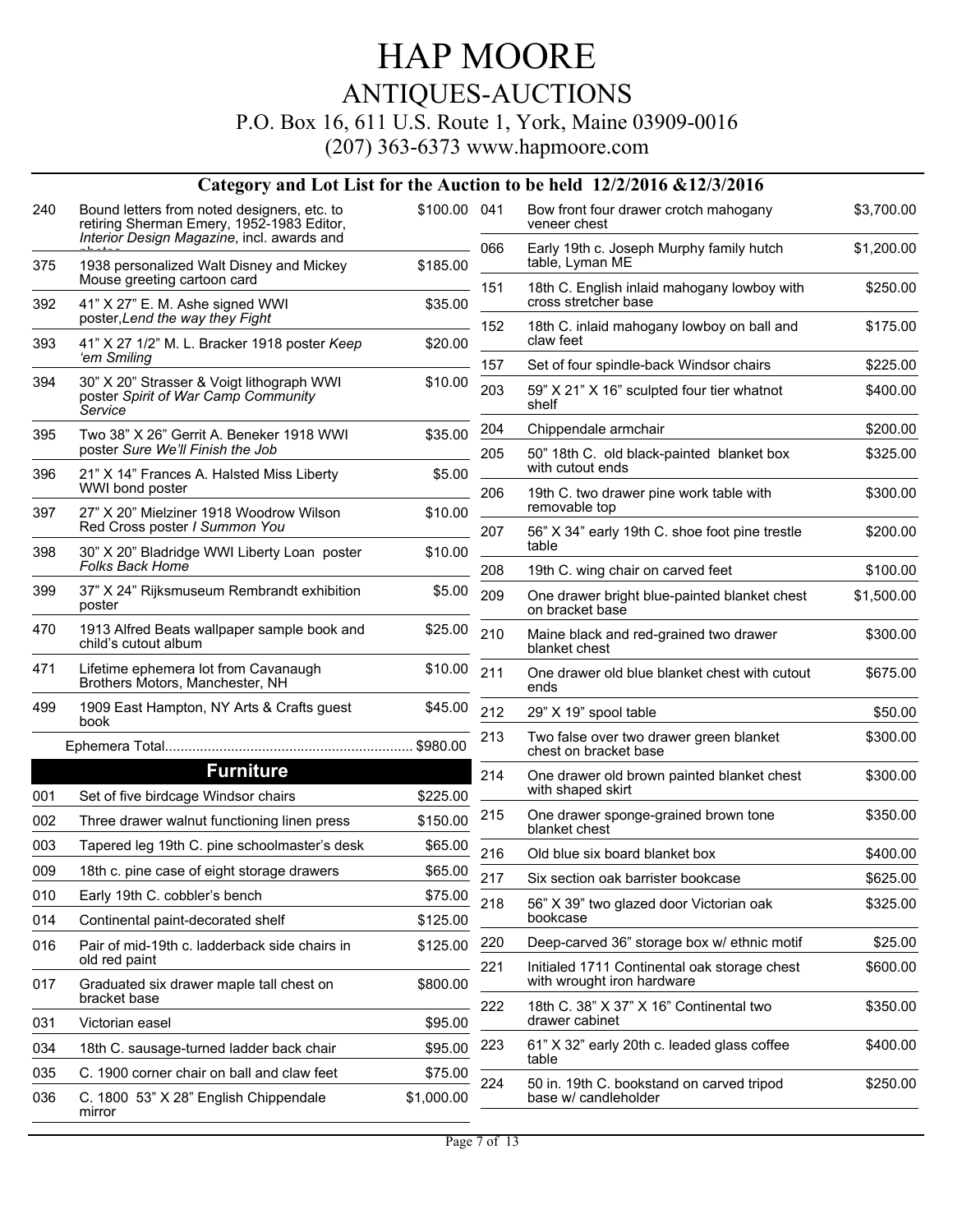#### P.O. Box 16, 611 U.S. Route 1, York, Maine 03909-0016

|            |                                                                                                       |                      |            | Category and Lot List for the Auction to be held 12/2/2016 &12/3/2016                |          |
|------------|-------------------------------------------------------------------------------------------------------|----------------------|------------|--------------------------------------------------------------------------------------|----------|
| 225        | Pair of Asian rosewood armchairs with mother                                                          | \$275.00             | 095        | Thirty Asian serpent-form and other buckles                                          | \$235.00 |
|            | of pearl inlay and matching 16" square marble<br>inset table                                          |                      | 096        | Tin butter churn                                                                     | \$35.00  |
| 325        | Graduated four drawer birch chest                                                                     | \$300.00             | 126        | Set of six early graduated pewter measures                                           | \$140.00 |
| 365        | Sculpted five piece wrought iron garden                                                               | \$175.00             | 127        | Three brass powder flasks                                                            | \$65.00  |
|            | dining set with 48" beveled glass tabletop                                                            |                      | 128        | Brass maritime proportional dividers                                                 | \$25.00  |
| 384        | Old red stepback cupboard                                                                             | \$1,500.00           | 133        | Five 18th-19th C. brass candlesticks                                                 | \$30.00  |
| 443        | 35" X 19" X 18" C. 1890 mahogany storage<br>box                                                       | \$100.00             | 134        | Three 18th c. metallic cooking tools                                                 | \$180.00 |
| 445        | 66" X 33" stretcher base pine farm table                                                              | \$250.00             | 135        | Lot of nine net-mending shuttles                                                     | \$25.00  |
| 463        | Arts & Crafts magazine rack                                                                           | \$10.00              | 180        |                                                                                      | \$0.00   |
| 464        | Stickley (Attributed) Arts & Crafts slat-sided<br>waste basket                                        | \$55.00              | 182<br>198 | Paw foot Asian tea box                                                               | \$75.00  |
| 465        | 35" mahogany display pedestal                                                                         | \$30.00              |            | 13" 19th C. paint-decorated dometop box with<br>bird and floral decoration           | \$200.00 |
| 466        | Cortland Misson oak armchair, Utica, NY                                                               | \$225.00             | 199        | 10" 19th C. dome top box with landscape and<br>floral decoration                     | \$195.00 |
| 467        | Arts & Crafts oak hall mirror                                                                         | \$50.00              | 200        | 10 1/2" 19th C. dometop box with buildings in                                        | \$200.00 |
|            |                                                                                                       |                      |            | a landscape decoration                                                               |          |
|            | <b>General</b>                                                                                        |                      | 201        | 10" 19th C. dometop box with landscape by a<br>river decoration                      | \$275.00 |
| 007        | Three flower basket doorstops                                                                         | \$35.00              | 202        | 27 1/2" green sponge-grained dometop box                                             | \$450.00 |
| 013        | Two powder flasks, keys and misc. metalware                                                           | \$30.00              | 230        | 18th C. lignum vitae mortar with pestle                                              | \$20.00  |
| 018        | Branded C. Wilder and Son, So. Hingham,<br>Mass. 11 1/2" diam., 12" tall firkin with center<br>handle | \$150.00             | 233        | 24" X 12" 1884 copyright plaster plaque with<br>frolicking putti                     | \$45.00  |
| 021        | "T" initialed metallic banner weathervane with                                                        | \$500.00             | 269        | Lot of 19th C. desk items                                                            | \$25.00  |
|            | sculpted flower                                                                                       |                      | 327        | 27" 19th dapple grey hobby horse                                                     | \$80.00  |
| 025        | Long-handled decorated brass coal pan                                                                 | \$25.00              | 328        |                                                                                      | \$0.00   |
| 026        | Cir 1900 copper DR. RECORD, DENTIST<br>sıgn                                                           | \$200.00             | 333        |                                                                                      | \$0.00   |
| 030        | Wrought iron 18th C. peel                                                                             | \$20.00              | 343        | Pair of carved marble floral bookends                                                | \$5.00   |
| 032        | 10 1/2" oval three finger Shaker pantry box                                                           | \$425.00             | 361        | 6" x 9 1/2" yellow porcelain Maine dealer<br>license plate # B244                    | \$375.00 |
| 033        | Child's 19th c. paint-decorated sled, marked<br>Moses. Portsmouth NH                                  | \$70.00              | 362        | 5 3/8" X 7 1/4" Maine #3 1916 license plate                                          | \$275.00 |
| 042        | Early old green 19th C. Gerrish family (Kittery,                                                      | \$4,300.00           | 363        | 6 1/4" X 9" Maine #344 1940 license plate                                            | \$10.00  |
|            | ME) deed box and fire bucket                                                                          |                      | 379        | Cir 1900 child's vineyard grape cart                                                 | \$115.00 |
| 061        | Two 19th C. Maine cadet kepis                                                                         | \$85.00              | 380        | 18th C. 10" tape loom                                                                | \$275.00 |
| 062        | Art Deco store counter male advertising figure                                                        | \$20.00              | 381        | Three chopping bowls with chip - carved                                              | \$25.00  |
| 072        | 1936 R. Taenzer 31" cardboard Santa Claus                                                             | \$50.00              |            | handles                                                                              |          |
| 081        | Metallic soup tureen                                                                                  | \$20.00              | 382        | 13" decorated redware shallow bowl                                                   | \$45.00  |
| 084        | Cir. 1900 Continental three piece liquor                                                              | \$240.00             | 383        | 21" carved grain scoop                                                               | \$30.00  |
|            | decanter set                                                                                          |                      | 442        | Assortment of desk and bureau boxes and<br>containers                                | \$360.00 |
| 092<br>094 | Fancy Victorian bureau mirror<br>Pair of 26" gilt - framed religious icons                            | \$125.00<br>\$300.00 | 446        | 15" X 12 1/2" X 8" Arts & Crafts table top<br>storage chest with tulip inlaid panels | \$200.00 |
|            |                                                                                                       |                      |            |                                                                                      |          |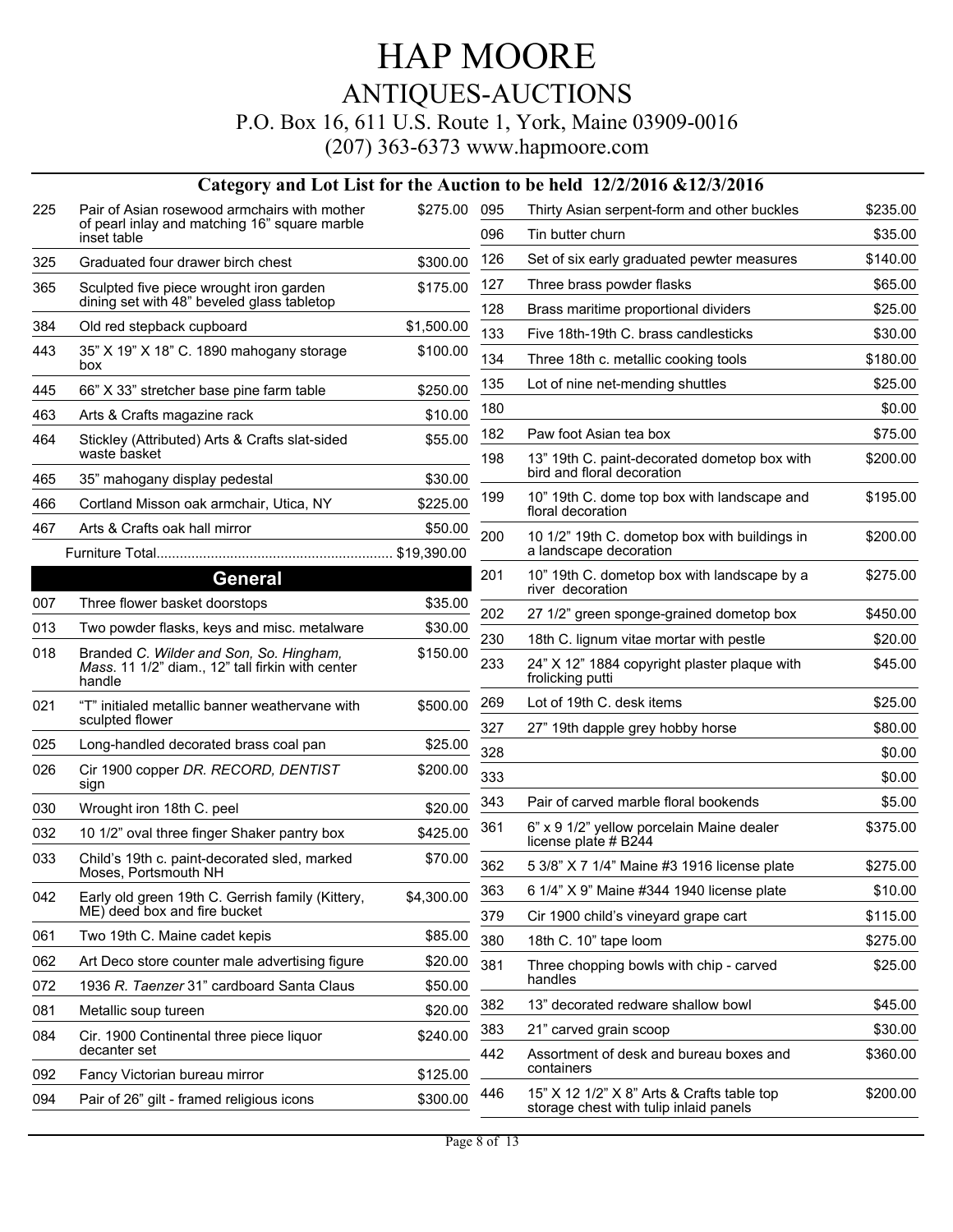#### P.O. Box 16, 611 U.S. Route 1, York, Maine 03909-0016

|     |                                                                             |             |     | Category and Lot List for the Auction to be held 12/2/2016 & 12/3/2016              |            |
|-----|-----------------------------------------------------------------------------|-------------|-----|-------------------------------------------------------------------------------------|------------|
| 447 | Continental oak table top chest storage box<br>with heavly carved door      | \$45.00 252 |     | Lot of mixed gold rings and chains                                                  | \$600.00   |
| 454 | Two sterling handled and one dog handle                                     | \$310.00    | 253 | Lady's enameled lapel watch                                                         | \$45.00    |
|     | walking sticks                                                              |             | 254 | Two carved jade pendants                                                            | \$750.00   |
| 455 | Three gold-filled handled walking sticks                                    | \$125.00    | 255 | Lot of Southwest sterling and unmarked<br>jewelry                                   | \$75.00    |
| 456 | Two horn handle walking sticks                                              | \$35.00     | 256 | Lot of misc. sterling jewelry, sterling and coin                                    | \$110.00   |
| 459 | Arts & Crafts Craft Shop oak tobacco box                                    | \$125.00    |     | pocket watches                                                                      |            |
| 460 | Two pairs of copper Arts & Crafts hand<br>wrought candle sticks             | \$50.00     | 257 | Lot of misc. costume jewelry                                                        | \$375.00   |
| 461 | Five hammered Arts & Crafts copper                                          | \$125.00    | 258 | Waltham sterling pocket watch                                                       | \$25.00    |
|     | accessories                                                                 |             | 259 | Pearl necklace and lapis bracelet                                                   | \$110.00   |
|     |                                                                             |             | 260 | Sterling pendant, sterling bracelet with pearls<br>and two costume scarab bracelets | \$125.00   |
|     | <b>Glass</b>                                                                |             | 261 | Six amber, bone, coral and jade necklaces                                           | \$25.00    |
| 055 | Four 8 1/2" and one 10 1/4" Consolidated<br>Glass Co. dancing nymphs plates | \$80.00     | 262 | Sterling squash blossom necklace                                                    | \$400.00   |
| 093 | Pair of 10 1/2" Bristol glass floral vases                                  | \$10.00     | 303 | Large lot of costume jewelry                                                        | \$25.00    |
| 159 | Two Christmas salts                                                         | \$25.00     | 304 | Small lot of sterling jewelry in Asian box                                          | \$140.00   |
| 160 | Four pieces of Westward Ho glassware                                        | \$25.00     | 308 | Sterling Southwestern jewelry with stones                                           | \$120.00   |
| 165 | Nine fancy Victorian colored glass baskets                                  | \$50.00     | 309 | Coral and brown jade necklaces                                                      | \$25.00    |
| 166 | Seven pieces of Victorian satin and etched                                  | \$70.00     | 310 | Lot of Mexican sterling jewelry and 14k ring                                        | \$150.00   |
|     | glass                                                                       |             | 311 | Lot of sterling and other jewelry                                                   | \$150.00   |
| 167 | Four pieces of decorated Victorian glass with<br>silver- plated mounts      | \$45.00     | 312 | Lot of sterling Southwestern jewelry                                                | \$130.00   |
|     |                                                                             | \$305.00    | 336 | Two 14k chains and man's sterling ring                                              | \$230.00   |
|     | <b>Jewelry</b>                                                              |             | 366 | Lady's 14k cluster ring                                                             | \$25.00    |
| 070 | Lot of sterling and gold jewelry                                            | \$300.00    | 367 | 18k lady's cluster ring                                                             | \$0.00     |
| 085 | 14k lady's ruby and sapphire brooch                                         | \$350.00    | 368 | Lot of mixed gold jewelry                                                           | \$250.00   |
| 086 | 14k and black onyx Victorian era pendant                                    | \$315.00    | 369 | Lot of lady's costume jewelry rings                                                 | \$25.00    |
|     | watch on 14k chain                                                          |             | 370 | Lady's 14k bracelet                                                                 | \$200.00   |
| 087 | Three pieces of better costume jewelry                                      | \$105.00    | 371 | Lot of mixed gold jewelry                                                           | \$275.00   |
| 088 | Lot of sterling jewelry and two pieces of gold<br>jewelry                   | \$140.00    | 373 | 14K Columbus Watch Co. pocket watch                                                 | \$1,300.00 |
| 089 | Small lot of costume jewelry                                                | \$55.00     | 440 | Lot of sterling and costume jewelry                                                 | \$200.00   |
| 179 | Elgin and Waltham gold-filled pocket watches                                | \$475.00    | 441 | 14K Hamilton man's watch and 14k ring<br>setting                                    | \$300.00   |
| 246 | Three gold-filled pocket watches and lockets                                | \$160.00    | 498 | Two pair of ancient Israeli coin earrings                                           | \$260.00   |
| 247 | 18k M. J. Tobias and 18k Jules Lecoultre                                    | \$800.00    | 500 | Lot of costume jewelry                                                              | \$65.00    |
|     | pocket watches                                                              |             |     |                                                                                     |            |
| 248 | Small lot of 10k and 14k bezels and chains                                  | \$205.00    |     |                                                                                     |            |
| 249 | 18k enameled pocket watch                                                   | \$825.00    |     | Lighting                                                                            |            |
| 250 | 14k lady's ring and earrings with jade stones                               | \$190.00    | 045 | Pair of Adams & Westlake railroad lanterns<br>with red lenses                       | \$65.00    |
| 251 | Gold and jet set of pins and earrings                                       | \$85.00     | 136 | Early tin tinder box, flint and striker                                             | \$95.00    |
|     |                                                                             |             |     |                                                                                     |            |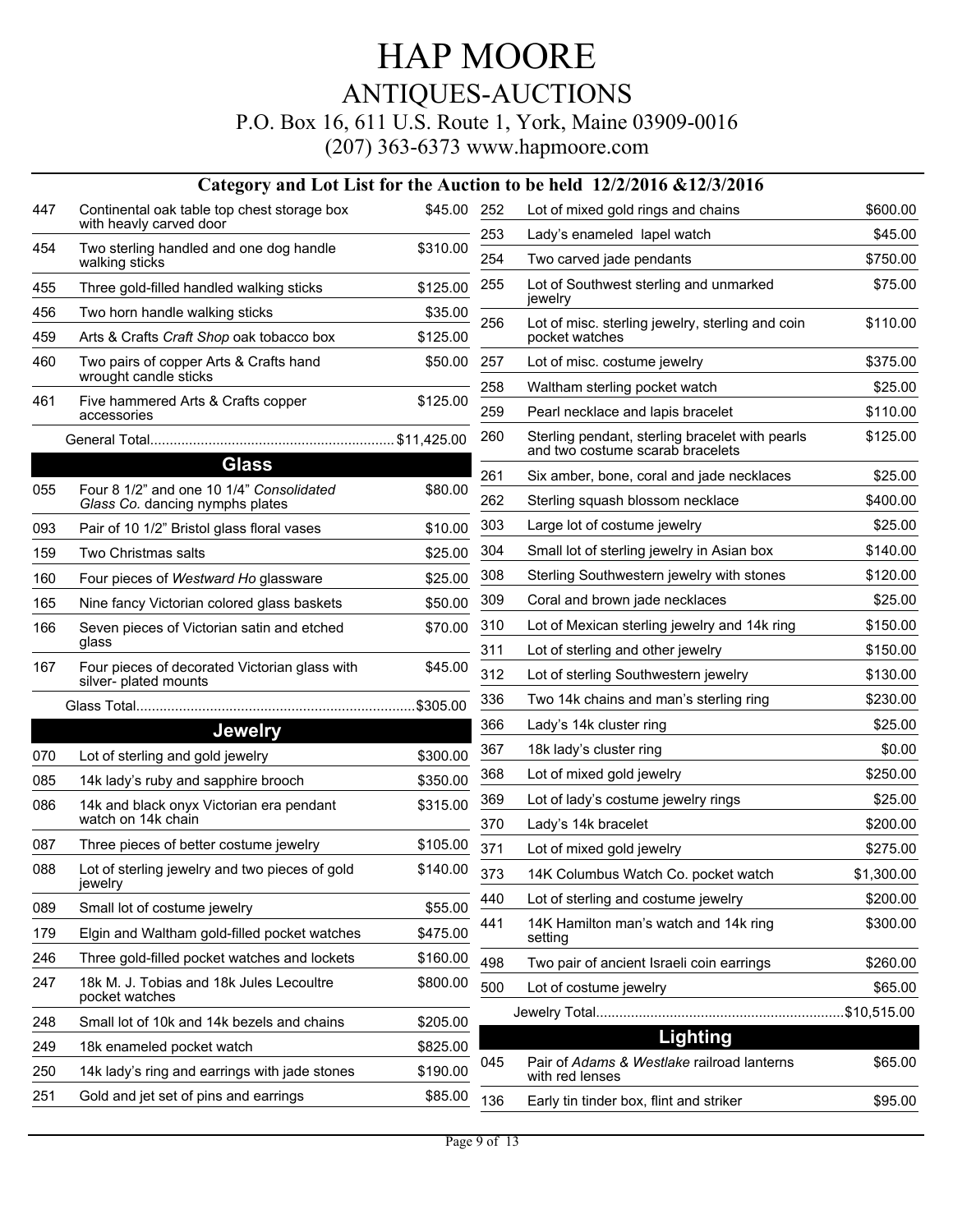P.O. Box 16, 611 U.S. Route 1, York, Maine 03909-0016

|     |                                                                        |              |     | Category and Lot List for the Auction to be held 12/2/2016 & 12/3/2016      |            |
|-----|------------------------------------------------------------------------|--------------|-----|-----------------------------------------------------------------------------|------------|
| 137 | Pair of 19th C. pewter oil lamps from the<br>Kennedy family collection | \$110.00 494 |     | Miniature pink lamp with fancy green glass<br>base                          | \$550.00   |
| 138 | Pair of 11 1/2" Sandwich glass whale oil<br>lamps                      | \$350.00     | 495 | Frosted pink miniature glass lamp                                           | \$100.00   |
| 140 | 1864 Woodward Pat. lantern and another tin<br>lantern                  | \$400.00     | 496 | Large lot of incomplete miniature lamps and<br>chimneys                     | \$135.00   |
|     |                                                                        |              | 497 | Cloisonné table lamp                                                        | \$75.00    |
| 141 | Five skater's lanterns                                                 | \$125.00     |     |                                                                             |            |
| 142 | H. & L. #1 railroad lantern                                            | \$250.00     |     | <b>Military</b>                                                             |            |
| 143 | Brass whale oil lantern                                                | \$250.00     | 006 | USMC 22" swagger stick                                                      | \$25.00    |
| 144 | Wooden base kerosene lamp and pressed<br>glass candle chamber lamp     | \$10.00      | 265 | Portsmouth NH and Boston MA, Navy Yard<br>ephemera                          | \$50.00    |
| 145 | J. H. Cornell and Asst. Engineer firehouse<br>lanterns                 | \$900.00     | 305 | 1926 cadet rifle marksmanship award                                         | \$85.00    |
| 146 | Holmes, Booth & Hayden's triangular<br>kerosene lamp                   | \$95.00      | 376 | Seven 1945 and 1946 Quincy, MA ship<br>launching envelopes                  | \$10.00    |
| 184 | Brass and steel hanging shipboard kerosene                             | \$275.00     | 377 | Lot of WWI posters                                                          | \$65.00    |
|     | lamp                                                                   |              |     |                                                                             |            |
| 185 | Grain-painted tin milk pitcher, now a lamp                             | \$5.00       |     | <b>Musical</b>                                                              |            |
| 315 | Pair of 17" peacock decorated table lamps                              | \$25.00      | 043 | Early 19th C. Kittery, ME Gerrish family violin                             | \$30.00    |
| 317 | 20th C. rooster-form table lamp                                        | \$45.00      |     | in wooden case                                                              |            |
| 324 | 12" two handled Asian table lamp                                       | \$65.00      | 229 | Four tone dinner gong                                                       | \$20.00    |
| 332 | Fancy Victorian table lamp                                             | \$200.00     | 329 | C. G. Conn trumpet                                                          | \$45.00    |
| 334 | Two Inuit sculptures                                                   | \$45.00      |     |                                                                             |            |
| 348 | Three Asian vase lamps                                                 | \$0.00       |     | <b>Photography</b>                                                          |            |
| 480 | The P. & A. Mfg. Co. miniature student lamp                            | \$425.00     | 372 | Octagonal 19th C. fancy Union photograph<br>case                            | \$25.00    |
| 481 | The P. & A. Mfg. Co. Acorn 1979 miniature<br>student lamp              | \$380.00     | 378 | Sally Rand, Morgan Farley and Billie (girl)<br>signed publicity photographs | \$15.00    |
| 482 | Single font miniature student lamp                                     | \$115.00     |     |                                                                             |            |
| 483 | Seven 1895 Pat. colored miniature lamps                                | \$50.00      |     | <b>Pottery</b>                                                              |            |
| 484 | Two P. & A. Mfg. Co. green frosted miniature<br>lamps                  | \$230.00     | 028 | Wedgwood Portland Vase commemorative<br>tile                                | \$10.00    |
| 485 | Four miniature night lamps                                             | \$30.00      | 029 | Five gallon Frank Norton blue-decorated                                     | \$85.00    |
| 486 | Three miniature metallic lamps                                         | \$25.00      |     | butter churn                                                                |            |
| 487 | Seven misc. form miniature lamps                                       | \$100.00     | 121 | 6" banded mocha tankard                                                     | \$275.00   |
| 488 | Five miniature colored glass lamps                                     | \$50.00      | 122 | Grain-painted case of eight spice drawers                                   | \$1,100.00 |
| 489 | Five miniature colored glass lamps                                     | \$200.00     | 123 | Three gal. bird-decorated and two gal. Norton                               | \$280.00   |
| 490 | Three miniature green glass lamps                                      | \$80.00      |     | decorated crock                                                             |            |
| 491 | Two miniature cranberry glass lamps                                    | \$80.00      | 124 | 13" ovoid crock and 10" decorated jug                                       | \$155.00   |
| 492 | Three miniature colored lamps with cone<br>shades                      | \$155.00     | 125 | F. H. Cowden, Harrisburg spouted decorated<br>stoneware pitcher             | \$750.00   |
| 493 | Miniature cranberry lamp with fluted shade                             | \$110.00     | 130 | William Downs, Portsmouth, NH spouted<br>stoneware jug                      | \$200.00   |
|     |                                                                        |              |     |                                                                             |            |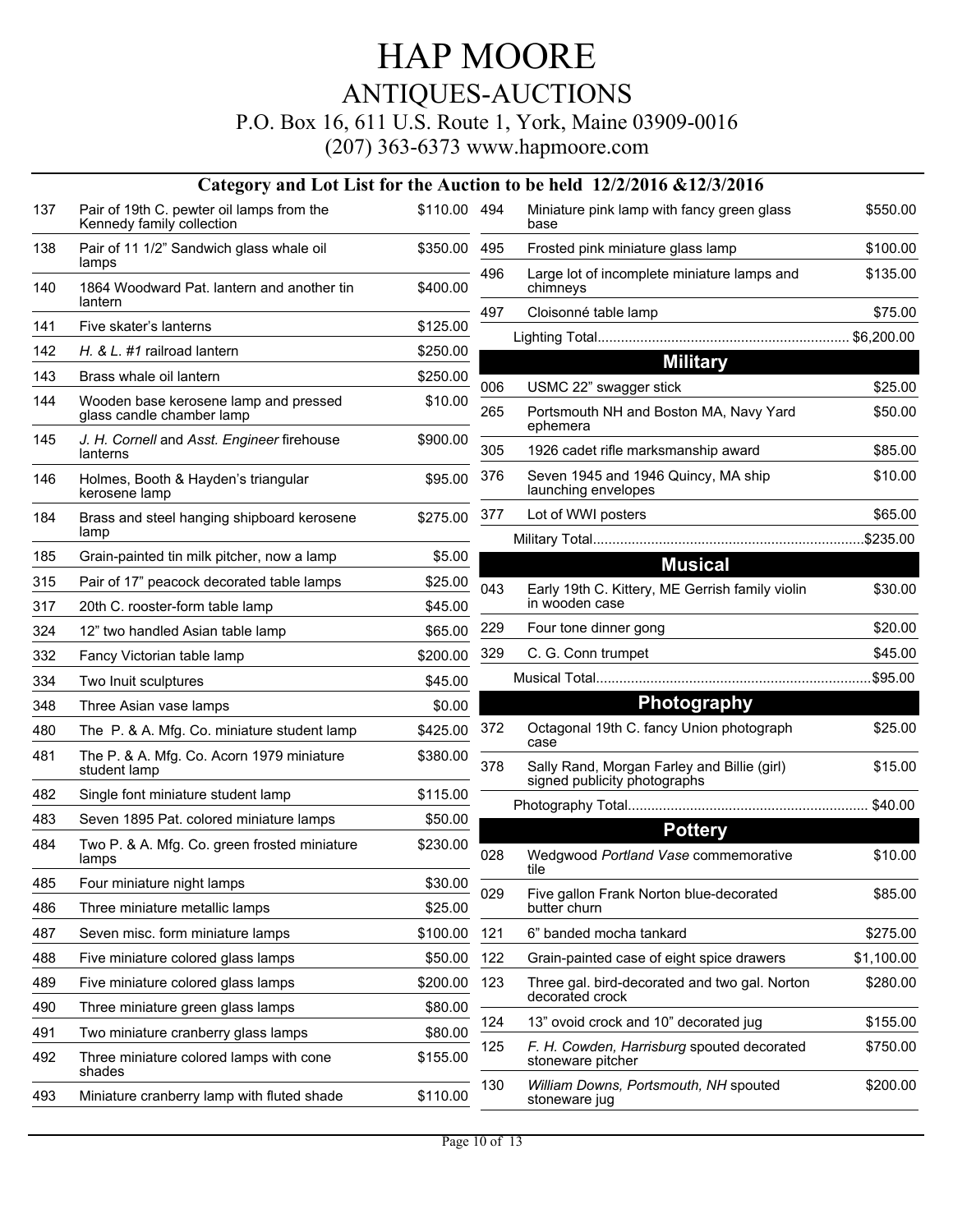## HAP MOORE ANTIQUES-AUCTIONS P.O. Box 16, 611 U.S. Route 1, York, Maine 03909-0016

|     |                                                                                  |            |     | Category and Lot List for the Auction to be held 12/2/2016 & 12/3/2016   |            |
|-----|----------------------------------------------------------------------------------|------------|-----|--------------------------------------------------------------------------|------------|
| 131 | Royal D humorous inscribed tobacco jar                                           | \$30.00    | 129 | Lot of misc. sterling flatware                                           | \$480.00   |
| 132 | Early figural pottery ewer                                                       | \$145.00   | 162 | Silver-plated Victorian relish server and three                          | \$105.00   |
| 195 | Seven old pottery apple-form banks                                               | \$300.00   |     | figural napkin rings                                                     |            |
| 196 | Rockingham pottery bowl full of old pottery                                      | \$225.00   | 163 | Eight humorous childhood china figurines                                 | \$85.00    |
|     | fruit                                                                            |            | 178 | Set of Towle sterling flatware                                           | \$625.00   |
| 235 | Four gallon Norton, Bennington<br>bird-decorated crock                           | \$200.00   | 192 | Lot of coin silver flatware                                              | \$165.00   |
| 236 | Two 19th C. inscribed 10 in. stoneware                                           | \$65.00    | 234 | Small lot of sterling tableware                                          | \$230.00   |
|     | bottles                                                                          |            | 266 | Lot of sterling, coin and "pure silver" flatware                         | \$385.00   |
| 263 | Two Rockingham bowls                                                             | \$10.00    | 267 | Lot of misc. silver-plated flatware                                      | \$0.00     |
| 313 | Rookwood candlestick and creamer                                                 | \$125.00   | 268 | Two early British silver spoons                                          | \$55.00    |
| 314 | Roseville jardiniere and shallow bowl                                            | \$30.00    | 340 | lot of sterling and coin silver spoons                                   | \$370.00   |
| 316 | Asian lotus vase with Ming mark                                                  | \$100.00   | 341 | Set of Gorham sterling Camellia flatware                                 | \$1,150.00 |
|     |                                                                                  |            | 342 | Fancy silver plated ladle                                                | \$25.00    |
|     | <b>Rugs</b>                                                                      |            | 358 | Set of twelve sterling goblets                                           | \$1,150.00 |
| 158 | 4'5" X 3'1" Karaja scatter rug                                                   | \$200.00   | 359 | Small lot of sterling flatware                                           | \$220.00   |
| 337 | 6'10" X 4'8" Hamadan rug                                                         | \$200.00   | 360 | Lot of sterling tableware                                                | \$160.00   |
| 338 | 3'11" X 2'8" Hamadan rug                                                         | \$225.00   | 374 | Set of Treasure pattern sterling flatware and<br>misc. sterling flatware | \$900.00   |
| 339 | 6' X 5' oriental rug                                                             | \$225.00   | 469 | Lot of sterling and coin silver flatware and                             | \$380.00   |
| 444 | 13'5" X 10" Oriental carpet                                                      | \$300.00   |     | tableware                                                                |            |
| 468 | Oriental scatter rug                                                             | \$100.00   | 472 | Small lot of sterling utensils                                           | \$130.00   |
|     |                                                                                  |            | 473 | Set of Berry & Whitmore flatware                                         | \$800.00   |
|     | <b>Silver</b>                                                                    |            | 474 | Lot of misc sterling flatware                                            | \$620.00   |
| 008 | Lot of sterling and coin silver flatware and<br>candlesticks                     | \$675.00   | 475 | Set of sterling flatware                                                 | \$1,150.00 |
| 020 | Lot of sterling tableware                                                        | \$230.00   | 476 | Kirk & Son sterling berry spoon and sauce<br>ladle                       | \$100.00   |
| 022 | Large set of Stieff sterling flatware                                            | \$1,300.00 | 477 | Sterling water pitcher, repousse bowl and                                | \$450.00   |
| 023 | Lot of misc. sterling flatware and nut dishes                                    | \$360.00   |     | small footed tray                                                        |            |
| 024 | Lot of misc. silver-plated serving utensils                                      | \$20.00    | 478 | Lot of misc. sterling flatware                                           | \$495.00   |
| 054 | Lot of sterling dresser items                                                    | \$285.00   | 479 | 16" X 23" sterling handmade footed tray<br>signed R. C. (London)         | \$1,850.00 |
| 075 | Seet of sterling flatware                                                        | \$630.00   |     |                                                                          |            |
| 076 | Lot of misc. sterling flatware                                                   | \$600.00   |     | <b>Sports</b>                                                            |            |
| 077 | Lot of coin silver spoons                                                        | \$175.00   | 181 | 1948 Red Sox envelope signed by nine first                               | \$200.00   |
| 078 | Set of sterling flatware                                                         | \$900.00   |     | string players, incl. Ted Williams                                       |            |
| 079 | Lot of sterling table accessories and weighted<br>candlesticks                   | \$220.00   |     | <b>Stamps</b>                                                            |            |
| 082 | Large lot of lady's sterling dresser items                                       | \$140.00   | 699 | See coin, currency and stamp catalog                                     | \$575.00   |
| 083 | Lot of misc. sterling flatware                                                   | \$10.00    | 700 | See coin, currency and stamp catalog                                     | \$100.00   |
| 090 | Set of Towle sterling flatware Spanish<br>Provincial and misc. sterling flatware | \$660.00   | 701 | See coin, currency and stamp catalog                                     | \$125.00   |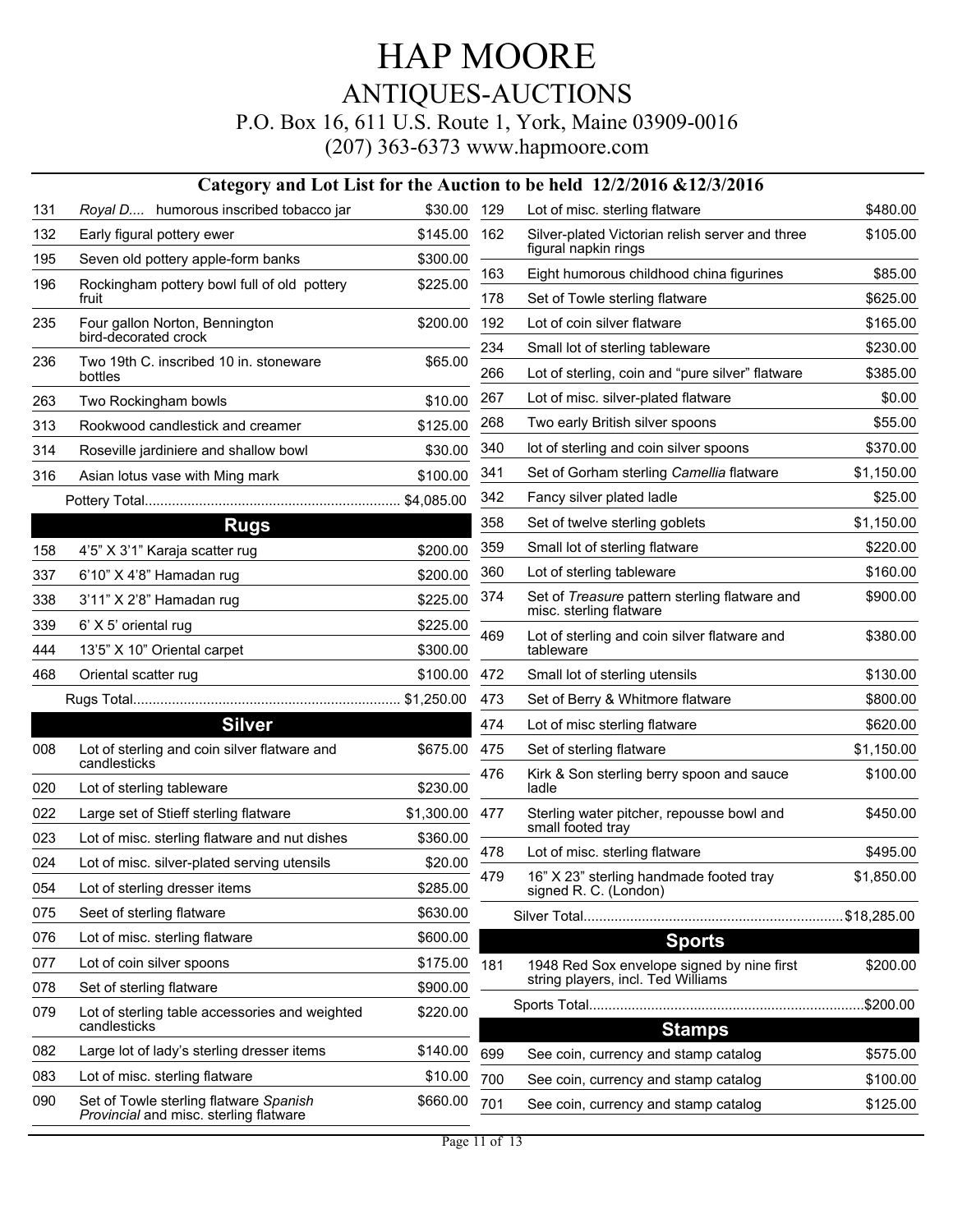|     |                                      |              |     | Category and Lot List for the Auction to be held 12/2/2016 &12/3/2016 |            |
|-----|--------------------------------------|--------------|-----|-----------------------------------------------------------------------|------------|
| 702 | See coin, currency and stamp catalog | \$325.00 746 |     | See coin, currency and stamp catalog                                  | \$1,300.00 |
| 703 | See coin, currency and stamp catalog | \$5.00       | 747 | See coin, currency and stamp catalog                                  | \$500.00   |
| 704 | See coin, currency and stamp catalog | \$65.00      | 748 | See coin, currency and stamp catalog                                  | \$325.00   |
| 705 | See coin, currency and stamp catalog | \$45.00      |     |                                                                       |            |
| 706 | See coin, currency and stamp catalog | \$75.00      |     | <b>Textiles &amp; Clothing</b>                                        |            |
| 707 | See coin, currency and stamp catalog | \$100.00     | 015 | Sally Clough's 1827 Lynn, MA 1755-1827                                | \$275.00   |
| 708 | See coin, currency and stamp catalog | \$10.00      |     | Attwill/Breed needlework family register                              |            |
| 709 | See coin, currency and stamp catalog | \$5.00       | 057 | Joseph Murphy family friendship quilt                                 | \$45.00    |
| 710 | See coin, currency and stamp catalog | \$10.00      | 058 | Louise Ferguson Murphy's1874 wedding<br>dress, Lyman, ME              | \$60.00    |
| 711 | See coin, currency and stamp catalog | \$25.00      | 191 | Victorian white dress, petticoat and straw hat                        | \$125.00   |
| 712 | See coin, currency and stamp catalog | \$5.00       | 194 | 48" X 67" old appliqué flower and vine wall                           | \$900.00   |
| 713 | See coin, currency and stamp catalog | \$5.00       |     | hanging with flower baskets                                           |            |
| 714 | See coin, currency and stamp catalog | \$275.00     | 448 | Arts & Crafts lady's evening receiving cloak                          | \$30.00    |
| 715 | See coin, currency and stamp catalog | \$40.00      | 449 | Lady's Victorian nightgown                                            | \$10.00    |
| 716 | See coin, currency and stamp catalog | \$10.00      | 450 | Arts & Crafts 54" X 37" Tree of Life Suzani<br>panel                  | \$125.00   |
| 717 | See coin, currency and stamp catalog | \$75.00      | 451 | Arts & Crafts 38" X 72" Turkish tulip pattern                         | \$200.00   |
| 718 | See coin, currency and stamp catalog | \$85.00      |     | panel                                                                 |            |
| 719 | See coin, currency and stamp catalog | \$15.00      | 452 | 11'6" X 5'2" handmade paisley with white<br>medallion                 | \$45.00    |
| 720 | See coin, currency and stamp catalog | \$25.00      | 453 | Three Arts & Crafts drapery panes and lot of                          | \$10.00    |
| 721 | See coin, currency and stamp catalog | \$10.00      |     | napkins                                                               |            |
| 722 | See coin, currency and stamp catalog | \$50.00      |     |                                                                       |            |
| 723 | See coin, currency and stamp catalog | \$115.00     |     | <b>Toys</b>                                                           |            |
| 724 | See coin, currency and stamp catalog | \$350.00     | 037 | 9 1/2" 19th C. toy cast iron horse drawn cart                         | \$10.00    |
| 725 | See coin, currency and stamp catalog | \$10.00      | 063 | Child's miniature horse and cart pull toy                             | \$65.00    |
| 726 | See coin, currency and stamp catalog | \$345.00     | 067 | Lot of children's books and paper dolls                               | \$10.00    |
| 727 | See coin, currency and stamp catalog | \$85.00      | 071 | Two Cir. 1950 child's metallic games                                  | \$10.00    |
| 735 | See coin, currency and stamp catalog | \$575.00     | 097 | 26 1/2" Keystone pressed steel US Mail truck                          | \$300.00   |
| 736 | See coin, currency and stamp catalog | \$750.00     | 098 | 25 1/2" White pressed steel open body truck                           | \$225.00   |
| 737 | See coin, currency and stamp catalog | \$1,300.00   | 099 | 18" tin open cab dump truck                                           | \$125.00   |
| 738 | See coin, currency and stamp catalog | \$250.00     | 100 | 14" rolling metallic cannon                                           | \$65.00    |
| 739 | See coin, currency and stamp catalog | \$50.00      | 101 | Six member miniature cast iron Amish family                           | \$45.00    |
| 740 | See coin, currency and stamp catalog | \$550.00     |     | group                                                                 |            |
| 741 | See coin, currency and stamp catalog | \$275.00     | 102 | 8" cast iron Graf Zeppelin                                            | \$65.00    |
| 742 | See coin, currency and stamp catalog | \$300.00     | 103 | 14 1/2" cast iron open body Army Motor<br>Truck #807                  | \$125.00   |
| 743 | See coin, currency and stamp catalog | \$115.00     | 104 | Lot of polychromed tin vehicles and cast iron                         | \$65.00    |
| 744 | See coin, currency and stamp catalog | \$350.00     |     | trolley parts                                                         |            |
| 745 | See coin, currency and stamp catalog | \$50.00      | 105 | Lot of four cast iron locomotives and three<br>NYC freight cars       | \$105.00   |
|     |                                      |              |     |                                                                       |            |